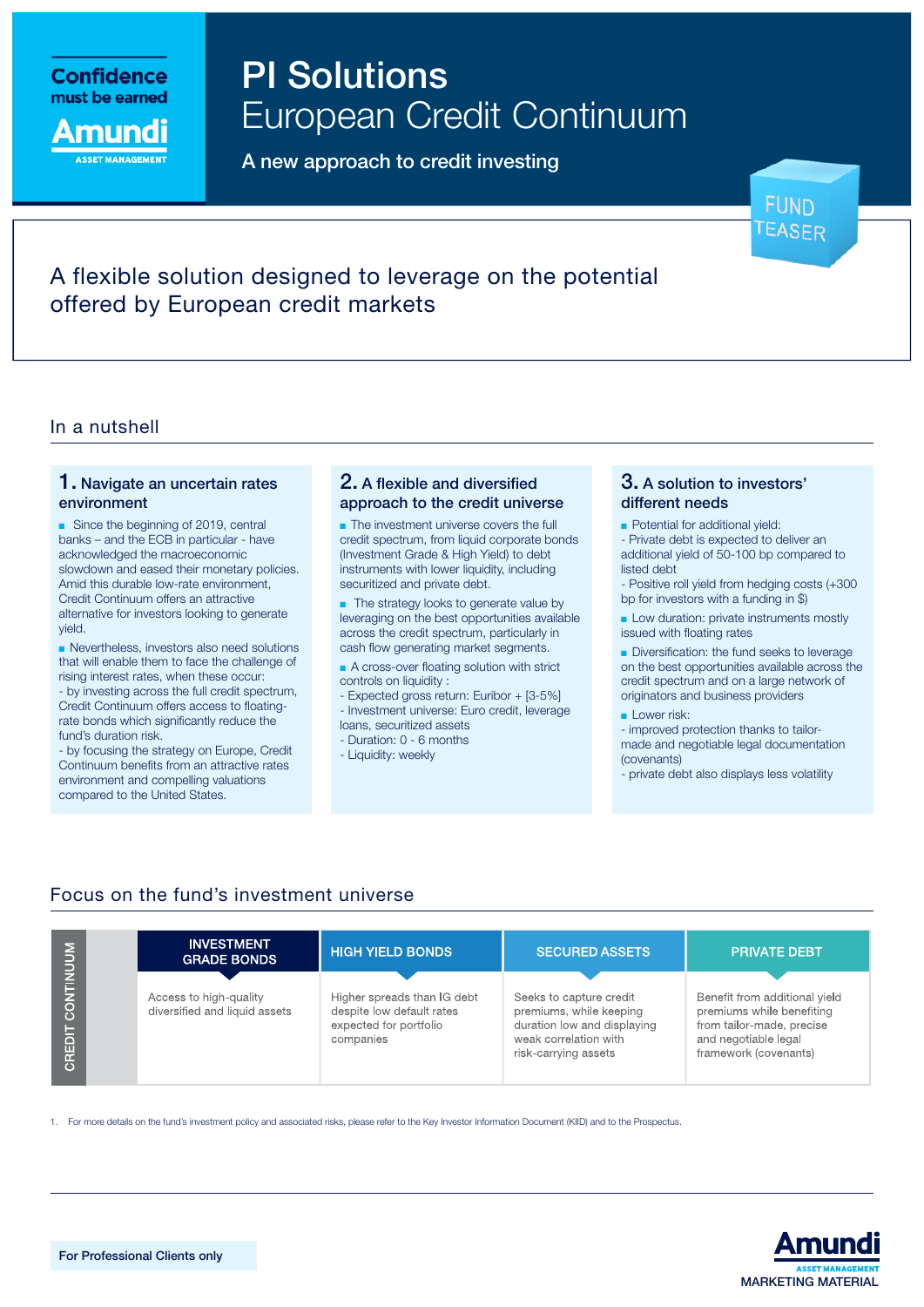## Investment Process<sup>1</sup>



1. For more details on the fund's investment policy and associated risks, please refer to the Key Investor Information Document (KIID). Graph shown for illustration purposes only.

## Investment team Key information

PI Solutions - European Crédit Continuum can draw on Amundi's full range of expertise. The portfolio is managed by a highly experienced investment team, with support from 26 credit analysts. The team also relies on Amundi's extensive in-house research resources.

Daily valuation

■ amundi.com

|                                              | J share class        | J <sub>2</sub> share class |  |
|----------------------------------------------|----------------------|----------------------------|--|
| <b>ISIN</b> codes                            | LU1892246056         | LU1892246130               |  |
| Reference currency                           | Furo                 |                            |  |
| <b>Investment firm</b>                       | Amundi Luxembourg SA |                            |  |
| Ongoing charge                               | 0,40%                | 0,45%                      |  |
| Performance fee                              | n/a                  | 20%                        |  |
| Subscription fee                             | Nil                  |                            |  |
| Redemption fee                               | Nil                  |                            |  |
| Minimum<br>recommended<br>investment horizon |                      | 3 years                    |  |



#### Risk and return profile (SRRI)

- Lower risk, potentially lower returns
- Higher risk, potentially higher returns

The SRRI corresponds to the risk/reward profile as shown in the Key Investor Information Document (KIID). The lowest category does not mean "risk free". The SRRI may vary over time.

The present document complements the Key Investor Information Document (KIID) and should be understood after reading the aforementioned document.

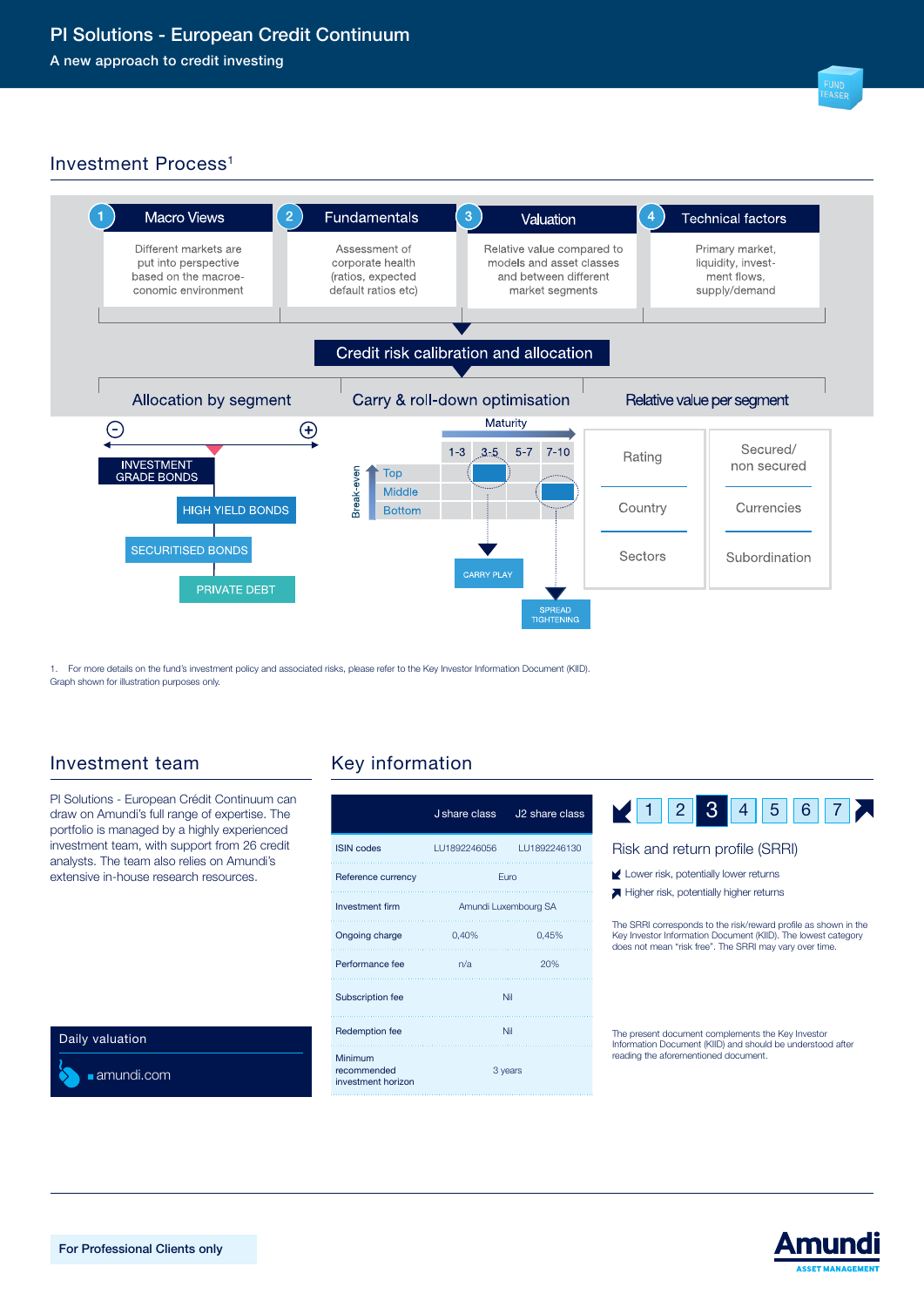A new approach to credit investing

#### Legal information

This material is provided to Professional Clients, including financial intermediaries, and is not intended for and should not be provided to the public.

This document contains information about investment services provided by Amundi group companies or undertakings for collective investment in transferable securities (the "Funds") established under the laws of Luxembourg and authorised for public distribution by the Commission de Surveillance du Secteur Financier. The management company of

• Amundi Funds, Amundi Funds II, Amundi SICAV II, Amundi Fund Solutions and First Eagle Amundi is Amundi Luxembourg S.A., 5, allée Scheffer, L-2520 Luxembourg;

• CPR Invest is CPR Asset Management, 90 Boulevard Pasteur, 75015 Paris, France;

• KBI Institutional ICAV is KBI Global Investors Ltd., 2 Harbourmaster Place, International Financial Services Centre, Dublin 1, Ireland.

This material is for information purposes only, is not a recommendation, financial analysis or advice, and does not constitute a solicitation, invitation or offer to purchase or sell any the Funds or services described herein in any jurisdiction where such offer, solicitation or invitation would be unlawful.

This material has not been submitted for regulatory approval and is solely for issue in permitted jurisdictions and to persons who may receive it without breaching applicable legal or regulatory requirements. The information contained in this document is confidential and shall not, without prior written approval of Amundi Ireland Limited ("Amundi"), be copied, reproduced, modified, or distributed, to any third person or entity in any country.

The Funds described in this document may not be available to all investors and may not be registered for public distribution with the relevant authorities in all countries.

Investment involves risk. Past performance is not a guarantee or indication of future results. Investment return and the principal value of an investment in the Funds or other investment product may go up or down and may result in the loss of the amount originally invested. All investors should seek professional advice prior to any investment decision, in order to determine the risks associated with the investment and its suitability. It is the responsibility of investors to read the legal documents in force in particular the current prospectus for each Fund. Subscriptions in the Funds will only be accepted on the basis of their latest prospectus and/or the Key Investor Information Document ( "KIID" available in local language in EU countries of registration) which, together with the latest annual and semi-annual reports may be obtained, free of charge, at the registered office of Amundi Luxembourg S.A. or at www.amundi.lu. In Italy, this documentation is available at www.amundi.it. Information relating to costs and charges of the Funds may be obtained from the KIID.

The performance data do not take account of the commissions and costs incurred on the issue and redemption of units of the Funds.

In EEA Member States, the content of this document is approved by Amundi for use with Professional Clients (as defined in EU Directive 2004/39/EC) only and shall not be distributed to the public. Amundi Ireland Limited is authorised and regulated by the Central Bank of Ireland. KBI Institutional ICAV is a collective investment scheme established under Irish law. Société Générale, Dublin Branch 3rd Floor, IFSC House, IFS, Dublin 1 is the facilities agent for those sub-funds of Amundi Funds, Amundi Funds II, First Eagle registered in Ireland.

In the UK, this document is approved for distribution by Amundi (UK) Limted, 41 Lothbury, London, EC2R 7HF. Amundi Asset Management is a portfolio management company authorised by the Autorité des Marchés Financiers in France and its London Branch is subject to limited regulation by the UK Financial Conduct Authority. Further information of this authorisation is available on request. Amundi Funds SICAV, First Eagle Amundi SICAV, CPR Invest SICAV, KBI Institutional ICAV and Amundi SICAV II are recognised schemes for the purposes of Section 264 of the Financial Services and Markets Act 2000 (the "FSMA") of the UK and can be promoted and sold direct to the public in the United Kingdom subject to compliance with the FSMA and applicable regulations made thereunder. Amundi Funds II is an unregulated collective investment scheme under the "FSMA". Potential investors in the UK should be aware that none of the protections afforded by the UK regulatory system will apply to an investment any of the Funds and that compensation will not be available under the UK Financial Services Compensation Scheme. This document is addressed only to those persons in the UK falling within one or more of the following exemptions from the restrictions in s 238 FSMA:

• authorised firms under FSMA and certain other investment professionals falling within article 14 of the FSMA (Promotion of Collective Investment Schemes) (Exemptions) Order 2001, as amended (the "CIS Order") and their directors, officers and employees acting for such entities in relation to investment;

• high value entities falling within article 22 CIS Order and their directors, officers and employees acting for such entities in relation to investment;

• other persons who are in accordance with the Rules of the FCA prior to 1 November 2007 classified as Intermediate Customers or Market Counterparties or on or thereafter classified as Professional Clients or Eligible Counterparties.

The distribution of this document to any person in the UK not falling within one of the above categories is not permitted by Amundi (UK) Limted and may contravene FSMA. No person in the UK falling outside those categories should rely or act on it for any purposes whatsoever.

In Switzerland, this document is for Qualified Investors (as defined in Swiss Collective Investment Schemes Act of 23 June 2006 as amended or supplemented) use only and shall not be distributed to the public.

The Representative and Paying Agent for Funds registered for distribution in Switzerland are, in respect of Amundi Funds II: BNP Paribas Securities Services, Zurich Branch, Selnaustrasse 16, 8002 Zurich Amundi Funds and First Eagle Amundi: Representative - CACEIS (Switzerland) SA and Paying Agent - CACEIS Bank, Nyon Branch both at 35 Route de Signy, Case postale 2259, CH-1260 Nyon; KBI Institutional Fund SICAV: Representative – ACOLIN Fund Services AG, Affolternstrasse 56, CH-8050 Zurich and Paying Agent – NPB Neue Privat Bank AG, Limmatquai 1, CH-8001 Zurich. Free copies of the prospectus, key investor information documents, annual and semi-annual reports, management regulations and other information are available at the representative's address shown above.